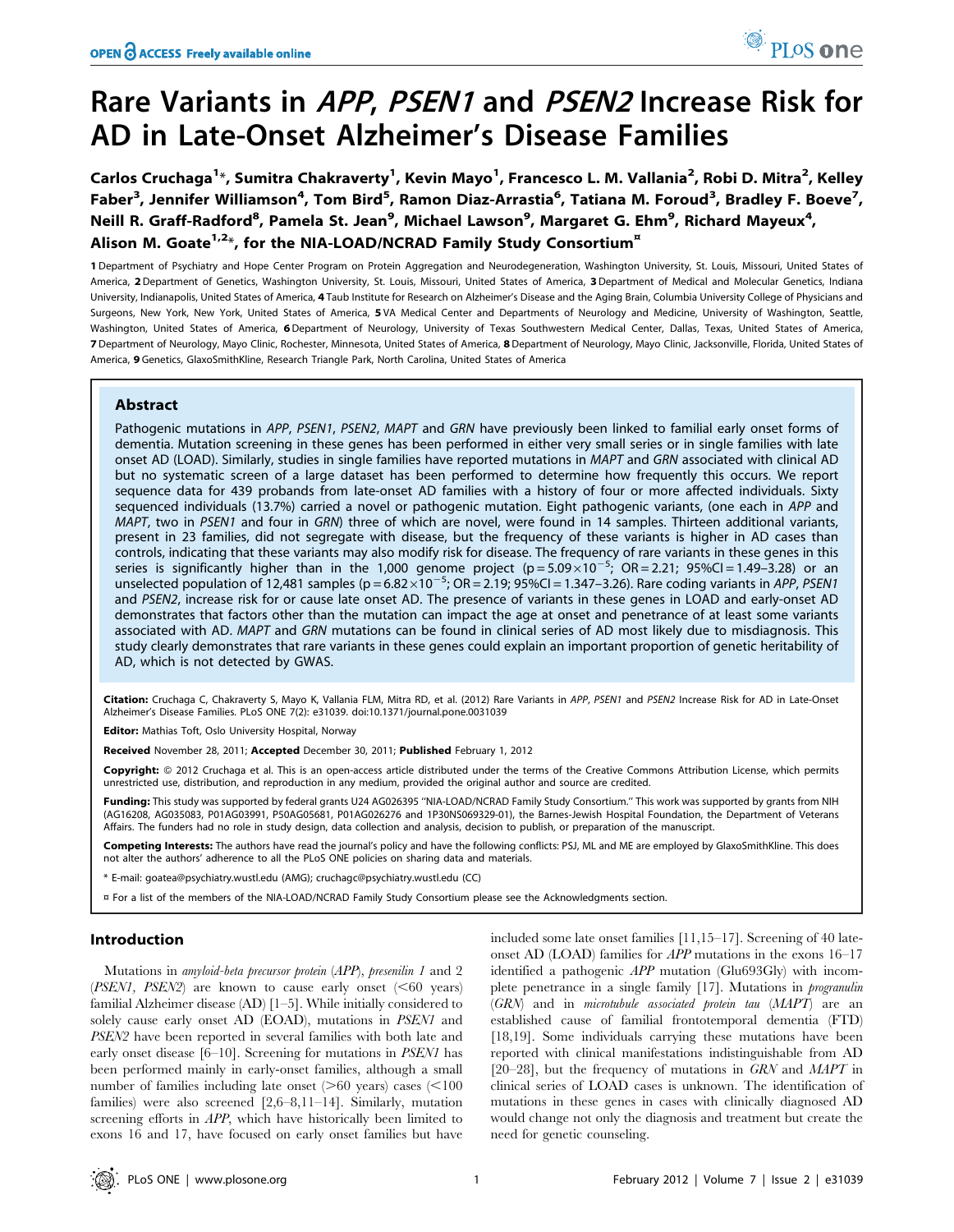While there has been considerable success in the identification of genes contributing to EOAD, LOAD is far more frequent, accounting for 99% of all AD cases. LOAD remains a less well understood disorder. The major genetic risk factor for LOAD is APOE genotype [29]. The frequency of mutations in APP, PSEN1, PSEN2 in LOAD families is unknown because no study has systematically screened these genes in a large series of LOAD families. Because LOAD is so much more common than EOAD, the presence of even a low frequency of mutations would represent a large number of affected families.

Alzheimer Disease is a complex disease and shows heritability of up to 80% [30]. Most recent genetic studies of AD have focused on the identification of common variants associated with risk for AD through genome-wide association studies (GWAS). These studies have identified several new genes that show significant association after multiple test correction in multiple datasets: CLU, PICALM, BIN1, CR1, ABCA7, MS4A6A, CD33 and CD2AP [31–35]. However, each of these new signals only account for about 4– 9% of the variance in AD susceptibility [36]. The total proportion of heritability explained by the genes that show an association with AD (including APOE) is estimated to be 23% [37], therefore a large proportion of the heritability for LOAD remains unexplained.

GWAS studies are only able to identify common variants that are associated with disease. Importantly, the effect of rare variants cannot be determined in these studies. It has been suggested that the combined effect of rare deleterious mutations could explain a substantial fraction of genetic susceptibility to many common diseases [38–43]. Rare alleles can only be identified through resequencing large populations.

In this study we have screened a large collection of LOAD families for mutations in APP, PSEN1, PSEN2, MAPT and GRN. We used a method that combines a pooled-DNA approach with next-generation sequencing technology and bioinformatics analyses [44,45] to identify rare and novel variants in these genes in 439 families with a history of LOAD and/or dementia in four or more family members (Table 1 and 2). This study allows us to accurately estimate the mutation frequency in these genes in LOAD and the effect of rare variants with risk for disease.

# Results

We identified 33 nonsense, missense and splice-site sequence variants in 60/439 (13.7%) individuals, including five known pathogenic variants in ten individuals (2.3%), and three novel potentially pathogenic alleles in four individuals (0.9%). An additional variant in GRN, reported previously to be nonpathogenic, because it was present in a very small number of unaffected samples, segregated perfectly with disease status, was not present in 2,692 control chromosomes and may be pathogenic. The fact that it was present in control individuals in previous studies may be because of incomplete penetrance. Pathogenic or likely-pathogenic variants were found in all genes except PSEN2 (Table 3). The frequency of rare variants in APP, PSEN1 and PSEN2 in this dataset was significantly higher than the frequency of rare variants found in these genes in three series not enriched for AD cases (GlaxoSmithKline study (GSK study), 1,000 genome project and Exome Variant Server). In the GlaxoSmithKline study (see Materials and Methods and Supporting Materials and Methods S1;  $n = 12,481$ , a total of 376 novel and rare nonsynonymous, variants were found in APP, PSEN1 and PSEN2 (2.91% of the samples), but we found 28 rare non-synonymous variants (6.38%) in our 439 samples ( $p = 6.82 \times 10^{-5}$ ; OR = 2.19;  $95\%$ CI = 1.347–3.26). In the 1,000 genomes project only 25 rare

Table 1. Distribution of the families by the number of affected individuals in each family.

| $#$ affected $#$ families |                | $\%$  | $#$ sequence variants | $\%$  |
|---------------------------|----------------|-------|-----------------------|-------|
| 28                        | $\mathbf{1}$   | 0.23  | $\mathbf{1}$          | 1.67  |
| 20                        | $\overline{2}$ | 0.46  | $\overline{2}$        | 3.33  |
| 19                        | $\mathbf{1}$   | 0.23  | $\mathbf 0$           | 0.00  |
| 17                        | 1              | 0.23  | $\overline{2}$        | 3.33  |
| 16                        | $\mathbf{1}$   | 0.23  | $\mathbf 0$           | 0.00  |
| 15                        | 1              | 0.23  | 0                     | 0.00  |
| 14                        | $\mathbf{1}$   | 0.23  | $\mathbf{0}$          | 0.00  |
| 13                        | 5              | 1.14  | 1                     | 1.67  |
| 12                        | 3              | 0.68  | $\mathbf{0}$          | 0.00  |
| 11                        | 4              | 0.91  | $\mathbf 0$           | 0.00  |
| 10                        | 13             | 2.96  | $\overline{2}$        | 3.33  |
| 9                         | 14             | 3.19  | $\overline{2}$        | 3.33  |
| 8                         | 27             | 6.15  | 5                     | 8.33  |
| $\overline{7}$            | 32             | 7.29  | 6                     | 10.00 |
| 6                         | 54             | 12.30 | 5                     | 8.33  |
| 5                         | 107            | 24.37 | 9                     | 15.00 |
| $\overline{4}$            | 172            | 39.18 | 25                    | 41.67 |
| <b>TOTAL</b>              | 439            |       | 60                    |       |

The number of families with different numbers of affected individuals is shown. More than 50% of the families have 4 or 5 affected individuals. The number of sequence variants found in each group is also shown. doi:10.1371/journal.pone.0031039.t001

(MAF<0.05) non-synonymous, nonsense or splice-site variants were identified in these genes from three different populations (CEU, YRI and CHBJPT;  $(p=5.09 \times 10^{-5})$ ; OR = 2.21; 95%CI = 1.49–3.28; see Supporting Materials and Methods S1). The Exome Variant Server (http://evs.gs.washington.edu/EVS/) [46], is a database with exome sequencing data for 1,326 European-American and 1,067 African-American selected for heart, lung and blood disorders. In this database there were reported 198 novel and rare non-synonymous, nonsense or splicesite variants in these 2,393 individuals, which is statistically lower

#### Table 2. Demographic data for the cohort.

| AAO (years) | Sequenced sample             | $69.92 \pm 8.37$<br>(range 30-92) |
|-------------|------------------------------|-----------------------------------|
|             | Families (mean age at onset) | $72.80 \pm 5.62$<br>(range 60-89) |
| Ethnicity   | European ancestry            | 76.5%                             |
|             | White-Hispanics              | 14.6%                             |
|             | <b>Black-Hispanics</b>       | 2.7%                              |
|             | African-American             | 2.7%                              |
|             | others                       | 3.6%                              |
| Diagnosis   | Definite AD                  | 26.94%                            |
|             | Probable AD                  | 71.46%                            |
|             | Possible AD                  | 1.59%                             |
|             |                              |                                   |

The mean, the standard deviation and the range for the age at onset (AAO) for the sequenced samples and the families are shown. For the families the AAO represents the mean AAO of the affected individuals of each family. doi:10.1371/journal.pone.0031039.t002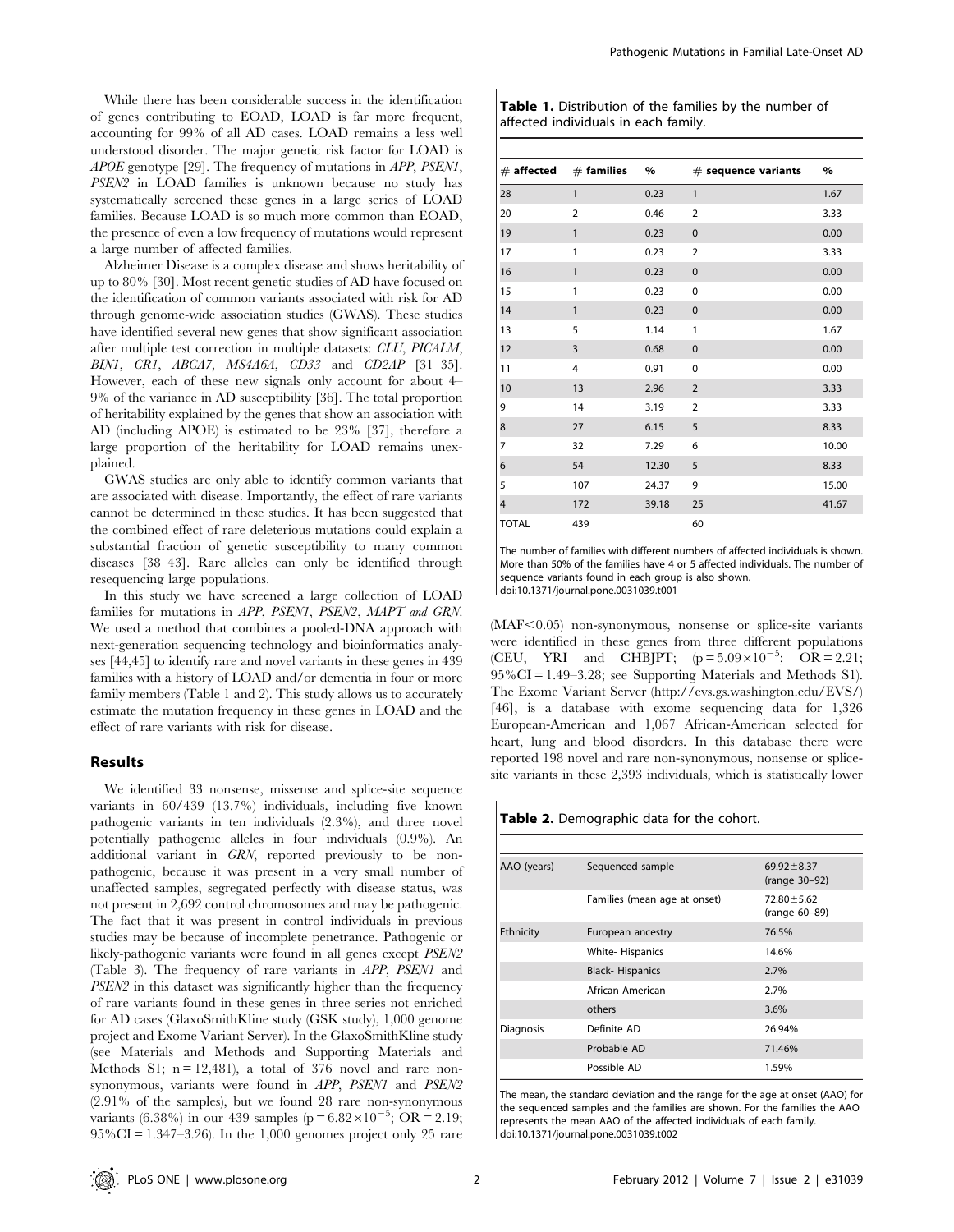Table 3. Number of rare non-synonymous and splice-site variants found in the 439 sequenced samples.

|                   | <b>Previously reported</b> |                |               |             |                |                | New**                     |                |                |              |                |             |                |       |
|-------------------|----------------------------|----------------|---------------|-------------|----------------|----------------|---------------------------|----------------|----------------|--------------|----------------|-------------|----------------|-------|
|                   | Pathogenic*                |                | Path. Unkown* |             | Not Path.*     |                | <b>Likely Pathogenic*</b> |                | Path. Unkown*  |              | Not Path.*     |             | total          |       |
|                   | $\#\mathsf{mut}$           | #fam           | #mut          | #fam        | #mut           | #fam           | #mut                      | #fam           | #mut           | #fam         | #mut           | #fam        | #mut           | #fam  |
| APP               | $\mathbf{0}$               | $\mathbf{0}$   | $\mathbf{0}$  | $\mathbf 0$ |                |                |                           |                | $\overline{2}$ | 2            | $\overline{2}$ | 3           | 6              | 7     |
| PSEN <sub>1</sub> | $\overline{2}$             | $\overline{7}$ | $\Omega$      | 0           | $\mathbf 0$    | 0              | 0                         | $\mathbf 0$    |                |              | $\Omega$       | 0           | 3              | 8     |
| PSEN <sub>2</sub> | $\mathbf{0}$               | $\mathbf{0}$   | 3             | 13          | $\mathbf{0}$   | $\mathbf{0}$   | $\mathbf{0}$              | $\mathbf{0}$   | $\mathbf{0}$   | $\mathbf{0}$ | $\mathbf{0}$   | $\mathbf 0$ | 3              | 13    |
| <b>MAPT</b>       | $\mathbf 0$                | $\Omega$       |               |             | $\mathbf 0$    | 0              |                           |                |                |              | 4              | 12          | $\overline{7}$ | 15    |
| l GRN             | 3                          | 3              |               |             | $\overline{4}$ | $\overline{4}$ |                           | $\overline{2}$ | 3              | 4            | $\overline{2}$ | 3           | 14             | 17    |
| total             | 5                          | 10             | 5             | 15          | 5              | 5              | 3                         | $\overline{4}$ |                | 8            | 8              | 18          | 33             | 60    |
|                   |                            | 2.3%           |               | 3.4%        |                | 1.1%           |                           | 0.9%           |                | 1.8%         |                | 4.1%        |                | 13.7% |

\*Based on our segregation analyses.

\*\*Not present in the AD&FTD mutation database or in dbSNP.

Only the rare (MAF<0.05) non-synonymous, splice-site and nonsense sequence variants are shown.

doi:10.1371/journal.pone.0031039.t003

than in our series  $(p=1.79\times10^{-4}; \text{ OR }=1.79; 95\% \text{ CI }=1.31-$ 2.43). These results most likely reflect the increased recurrence risk among densely affected LOAD families. It is possible therefore that some of these new variants could be pathogenic or disease modifiers.

# Pathogenic or likely pathogenic mutations

We identified eight sequence variants, one each in APP and MAPT, two in PSEN1, and four in GRN, in a total of 14 families (3.2% of the total families) that are known to cause disease or appear to be highly penetrant rare pathogenic alleles, based on segregation data, bioinformatics and sequence data in additional controls. Three of these variants are novel and five were previously reported (Table 4, 5 and Table S2). The sequence variants showing perfect segregation were the previously reported pathogenic G206A mutation in PSEN1 [2,4], the previously reported pathogenic variant GRN R110X [18,47] and GRN G515A. In each family, all of the genotyped affected individuals carried the sequence variants, but none of the unaffected individuals were carriers. PSEN1 G206A and GRN R110X were not found in 1,806 AD cases and 1,346 unrelated controls. GRN G515A was found in an additional AD case of European-descent (from the 1,806 screened) but not in the 1,346 unrelated controls.

The PSEN1 A79V mutation was found in four of the 439 sequenced samples (Table 3 and 4), including the most densely affected family with 28 affected individuals (Table 1). The mutation in this family was reported previously by sequencing samples with extreme cerebrospinal fluid  $\mathbf{A}\boldsymbol{\beta}$  levels [6]. The sequenced individual from this family had autopsy confirmed AD and an AAO of 76 years, which was similar to the mean AAO in the entire family. Although A79V is a known pathogenic mutation, seen in families with early onset AD [1,2], the mutation did not show perfect segregation with disease in this family (Figure 1A). One of the four genotyped affected individuals (AAO 77 years) did not carry the mutation, possibly representing a phenocopy. In addition, three unaffected individuals carried the mutation but their mean age at last assessment was more than ten years below the mean onset of disease in the family. These individuals are likely presymptomatic. PSEN1 A79V was found also in a sporadic AD case (from the 1,806 screened), but not in the 1,346 unrelated controls.

For the novel variants APP N660Y (exon 16) and MAPT G201S (exon 9), some of the carriers were asymptomatic at the time of the last assessment (Table 4), but in all cases, the age at last assessment of the unaffected carriers is lower than the oldest age at onset for the affected carriers. Both APP N660Y, and MAPT G201S are predicted to be damaging by Polyphen2 [48]. The APP N660Y variant was not found in 1,806 AD cases, 1,346 unrelated controls, nor in the 12,481 subjects not enriched for AD (GSK study), nor in the Exome Variant Server. The MAPT G201S variant was found in an additional case from the NIA-LOAD study (from the 847 screened). The MAPT G201S variant was present in the affected sibling but not in an unaffected family member. This variant was not found in 1,346 unrelated elderly non-demented controls (Table 5), nor in the Exome Variant Server.

An additional known pathogenic mutation, R493X, and a novel potentially pathogenic variant,  $c.1414$ -1 $G>T$ , were identified in GRN. However as with the PSEN1 A79V mutation, these GRN variants do not show perfect segregation (Table 4, Figure 1B). The R493X mutation was present in a single demented individual  $(AAO = 70)$ , but was absent in another three demented individuals  $(AAO = 78.3 \pm 1.15)$ , suggesting that these non-carriers are phenocopies. Four young unaffected individuals are also mutation carriers. The R493X has been found in more than 12 FTD kindreds (AD&FTD mutation database) and functional data has shown that the mutation results in a premature termination codon causing nonsense-mediated mRNA decay [18,19]. In the families with the  $GRN c.1414-1G>T$  variant we also found a single affected individual who did not carry the sequence variant. The age at onset of this individual is higher than the mean onset for the affected individuals carrying the sequence variant, suggesting that this individual may be a phenocopy. The GRN splice-site variant c.1414-  $1G>T$  affects the last nucleotide of intron 10 within a core splicesite. This variant was found in two Hispanic families, one of which had 20 affected individuals. This variant is predicted to alter an acceptor splice-site (NetGene2 Prediction score for the wild type variant 1.00 vs. 0.00 for the mutant) causing exon skipping. A recent screen for GRN pathogenic mutations identified a similar variant  $(c.1414-2A>G)$  affecting the same core splice-site. Ex vivo splicing assays confirmed that the mutation c.1414-2A $>$ G affects splicing of the exon [47]. Neither the  $GRN$  R493X nor the c.1414-1G $\geq$ T variant were found in the controls or in the sporadic AD cases (Table 5), nor the Exome Variant Server. None of the sequenced individuals with pathogenic or likely pathogenic mutations in GRN or MAPT had neuropathologic confirmation of diagnosis. These individuals most likely have frontotemporal dementia that has a clinical presentation indistinguishable from AD.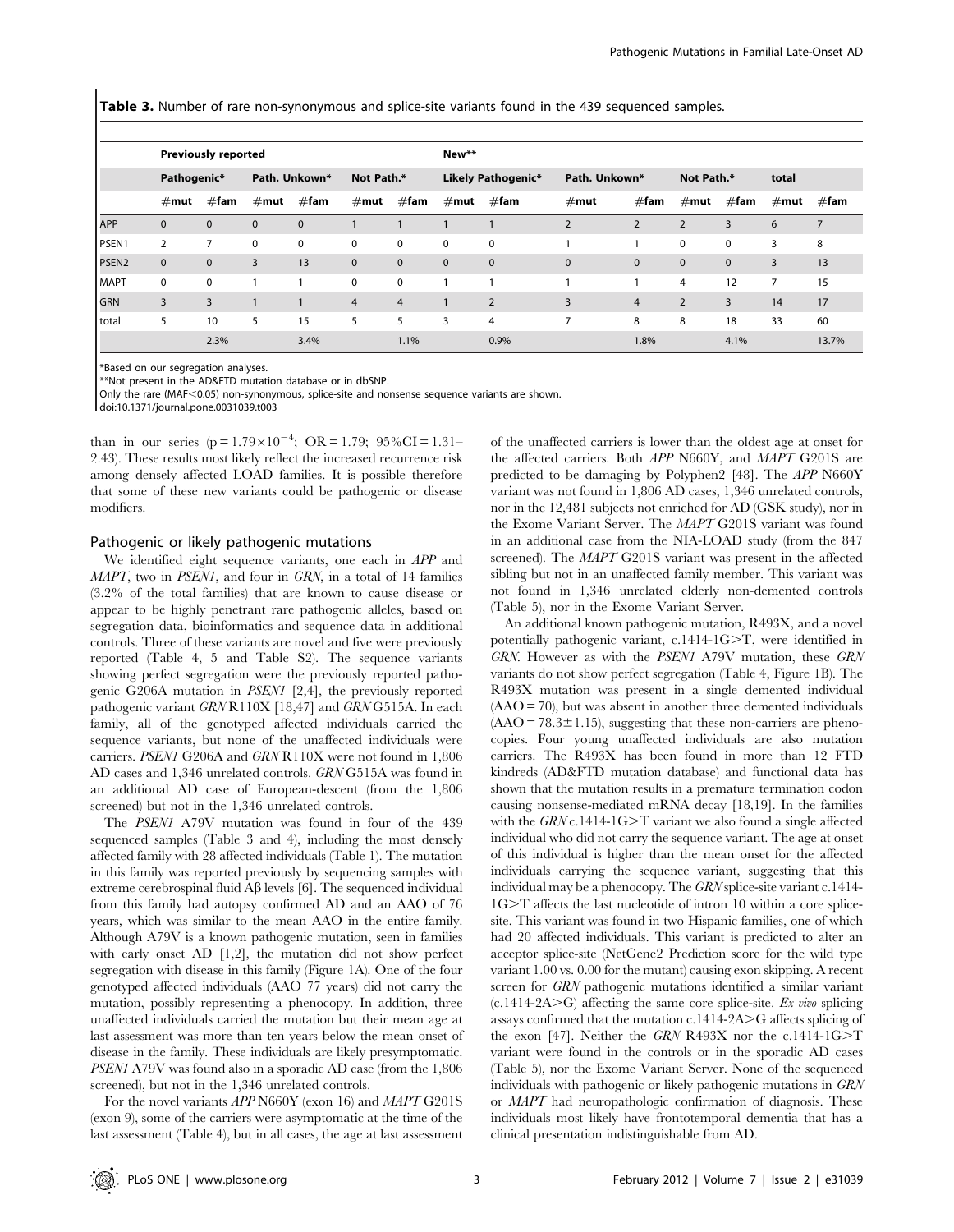Table 4. List of the pathogenic and likely pathogenic non-synonymous, splice site and nonsense sequence variants identified.

| Gene          | Change                          | $#$ of<br>fam  | <b>Status</b>                      | Polyphen2<br>prediction | <b>Affected</b> |                              | <b>Unaffected</b> |                     |
|---------------|---------------------------------|----------------|------------------------------------|-------------------------|-----------------|------------------------------|-------------------|---------------------|
|               |                                 |                |                                    |                         | <b>Carriers</b> | <b>Non-carriers Carriers</b> |                   | <b>Non-carriers</b> |
|               | Pathogenic or likely pathogenic |                |                                    |                         |                 |                              |                   |                     |
| <b>APP</b>    | <b>N660Y</b>                    | $\mathbf{1}$   | Novel                              | probably damaging       | 3               | $\mathbf{0}$                 | $\mathbf{1}$      | $\mathbf{1}$        |
|               |                                 |                |                                    |                         | $61.6 \pm 3$    | $\sim$                       | 62                | 69                  |
| PSEN1<br>A79V |                                 | $\overline{4}$ | Previously reported Pathogenic     | probably damaging       | 10              | $\mathbf{1}$                 | 3                 | 13                  |
|               |                                 |                |                                    |                         | $68.9 \pm 8.5$  | 77                           | $60 + 4.3$        | $70.62 \pm 12.95$   |
|               | G206A                           | 3              | Previously reported Pathogenic     | probably damaging       | 6               | $\mathbf{0}$                 | $\Omega$          | $\mathbf{1}$        |
|               |                                 |                |                                    |                         | $60.8 \pm 6.7$  | ٠                            | ٠                 | 40                  |
| <b>MAPT</b>   | G201S                           | $\mathbf{1}$   | Novel                              | probably damaging       | $\overline{2}$  | $\Omega$                     | 2                 | $\overline{2}$      |
|               |                                 |                |                                    |                         | $74 + 0$        | $\overline{\phantom{a}}$     | $61 \pm 5.7$      | $49 + 4.2$          |
| <b>GRN</b>    | R110X                           | $\mathbf{1}$   | Previously reported Pathogenic     | probably damaging       | 3               | $\Omega$                     | $O -$             | 5                   |
|               |                                 |                |                                    |                         | $66.3 \pm 2.1$  | $\sim$                       | ٠                 | $72.2 \pm 5.26$     |
|               | $c.1414 - 1G > T$               | $\overline{2}$ | Novel                              | probably damaging       | 8               | $\mathbf{1}$                 | $\Omega$          | $\mathbf{1}$        |
|               |                                 |                |                                    |                         | $65.8 \pm 11.7$ | 74                           | ÷,                | 70                  |
|               | R493X                           | $\mathbf{1}$   | Previously reported Pathogenic     | probably damaging       | $\mathbf{1}$    | 3                            | $\overline{4}$    | $\overline{3}$      |
|               |                                 |                |                                    |                         | 70              | $78.3 \pm 1.15$              | $56.3 \pm 4.04$   | $56.3 \pm 11.06$    |
|               | G515A                           | $\mathbf{1}$   | Previously reported Not pathogenic | probably damaging       | 3               | $\Omega$                     | $\Omega$          | $\mathbf{1}$        |
|               |                                 |                |                                    |                         | $80 + 7.5$      | $\overline{\phantom{a}}$     | ٠                 | 66                  |

List of the non-synonymous, splice and nonsense variants identified in the 439 sequenced samples. The identified variants were genotyped in all the available family samples. The number of affected carriers, non-carriers and the un-affected carriers, non-carriers, as well as the mean age at onset and the standard deviation for the affected and the age at last assessment for the unaffected individuals are shown.

The variants were classified as pathogenic, or likely pathogenic based on our segregation analyses, bioinformatic analyses, sequencing and genotyping data in additional cases and controls (table 5) and previous reports.

doi:10.1371/journal.pone.0031039.t004

The literature [47], segregation data, the absence of variant carriers among non-demented controls, and our bioinformatic analyses strongly suggest that APP N660Y, MAPT G201S and  $GRN$  c.1414-1G $\geq$ T are rare pathogenic alleles exhibiting high disease penetrance.

#### Non-pathogenic or likely non-pathogenic variants

We identified a total of thirteen (eight novel) sequence variants (23 families) which clearly did not segregate with disease and/or were found in controls suggesting that these variants are not causative mutations (Table 5 and Table S2), but our analyses suggest that some of them may be disease modifiers. Some of these variants (PSEN2 R71W and M174V, and MAPT R5H) were previously classified as pathogenic in the AD&FTD mutation database; however our results do not support this designation. These variants occurred in multiple families but did not segregate with disease status in any family (Table S2) and were observed multiple times in the unselected samples and the elderly nondemented controls samples (Table 5).

The majority of the genetic variants identified in these genes, so far, have been classified as pathogenic or non-pathogenic, but rare variants in these genes could also be risk factors for disease. Carriers of the R62H and R71W PSEN2 variants have a significantly earlier age at onset than affected non-carriers even after correcting for APOE genotype (R71W: 70.2 vs 76.7, p = 0.0005; R62H: 71 vs 75 years,  $p = 0.0019$ ; Table S3), suggesting that these variants could be disease modifiers.

The novel variant APP G322A was present in four affected individuals but absent in 7 additional affected members from the same family and therefore does not segregate with disease. This

variant was not found in 12,481 samples unselected for AD  $(P = 1.0 \times 10^{-7})$ . The bioinformatic analyses predict it as probably damaging. These data suggest that the APP G322A variant may be a risk factor for AD, but more studies will be necessary to confirm this hypothesis.

The frequency of these variants is, in most cases, higher in AD cases than in controls. As these variants have very low frequency, the power to identify significant differences in cases vs. controls is very limited. However, if we combine all of the novel variants classified as non-pathogenic (Table 5), the frequency of these variants in AD cases is significantly higher than in controls (5.66% in AD cases vs 2.89% in controls;  $p = 3.11 \times 10^{-4}$ ; OR = 1.86;  $95\% \text{CI} = 1.30{\text -}2.65$ , suggesting that these variants may increase risk for AD, although they are not causative. See Supporting Results S1 for full results about the likely non-pathogenic variants unknown pathogenicity.

#### Variants with unknown pathogenicity

For eight novel variants (APP G191E and V340M; PSEN1 P7L; GRN D135V, M207T, V514M, V519M; and MAPT S427F), segregation within families was inconclusive, in part due to the small number of family members sampled. The *APP* and *PSEN1* variants were absent from the 12,481 unselected samples, and the GRN D135V and V514M and MAPT mutation were not found in 1,346 non-demented elderly controls (Table 5). Bioinformatics analyses predict that the APP, MAPT, and GRNV519M variants are probably damaging (Table S2). The total number of variants in AD cases is significantly higher than in controls (2.23% in AD cases vs 0.52% in controls; p =  $9.46 \times 10^{-12}$ ; OR =  $4.38$ ;  $95\%$ CI = 1.65–11.57) strongly suggesting that some of these novel variants may cause or increase risk for AD.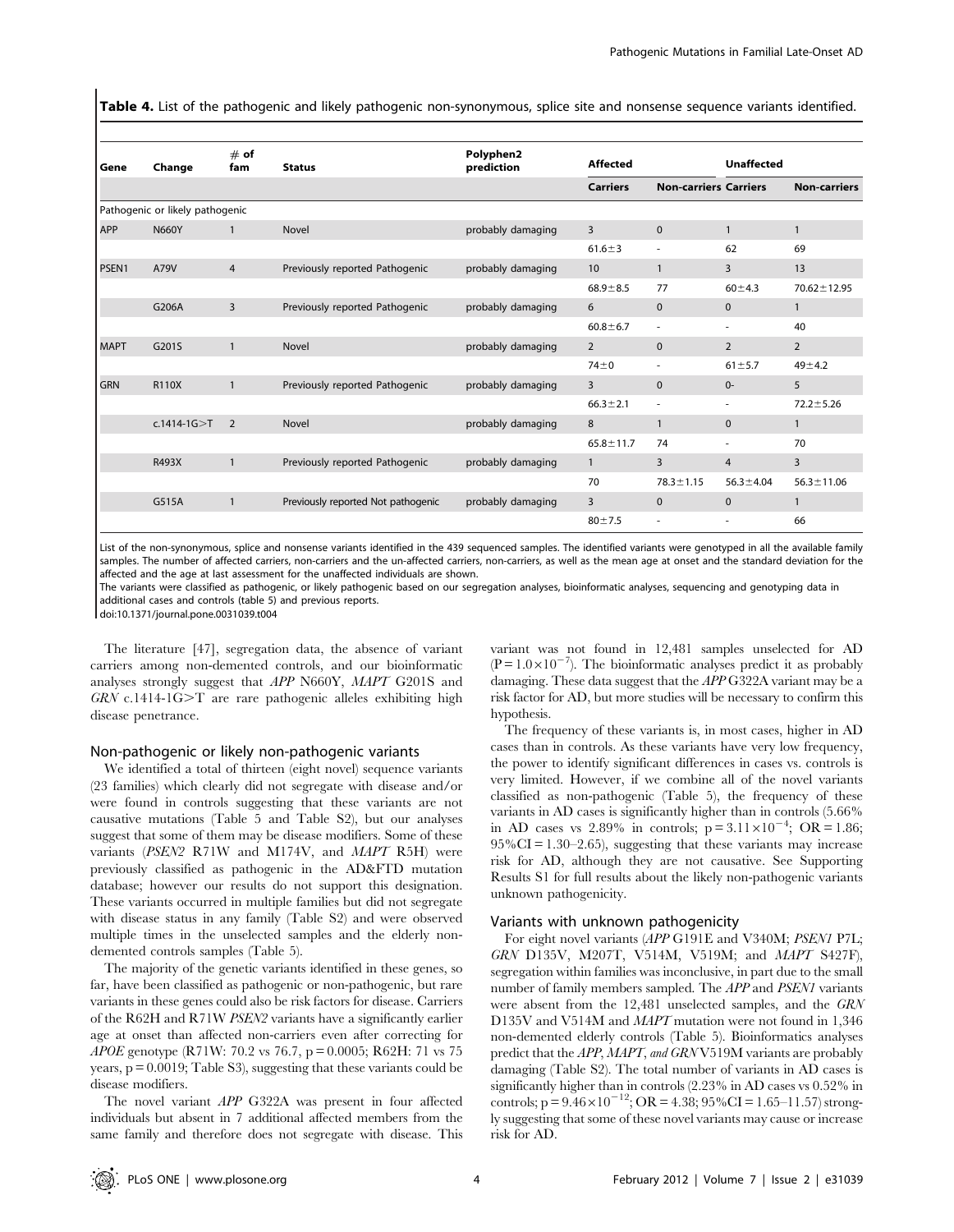Table 5. Allele frequency of all variants in the initial dataset and in additional case-control series.

|                       |                   |                  | familial cases |       | <b>AD</b> cases |       | Controls+unselected |       |  |
|-----------------------|-------------------|------------------|----------------|-------|-----------------|-------|---------------------|-------|--|
| Likely pathogenic     |                   | <b>Ethnicity</b> | <b>Counts</b>  | %     | Counts          | $\%$  | <b>Counts</b>       | $\%$  |  |
| APP                   | <b>N660Y</b>      | European         | 1/439          | 0.228 | 0/1,806         | 0.000 | $0/(1,346+12,481)$  | 0.000 |  |
| <b>MAPT</b>           | G201S             | European         | 1/439          | 0.228 | 1/1,806         | 0.055 | 0/1,346             | 0.000 |  |
| GRN                   | $c.1414 - 1G > T$ | <b>Hispanics</b> | 2/439          | 0.456 | 0/1,806         | 0.000 | 0/1,346             | 0.000 |  |
|                       | G515A             | <b>Hispanics</b> | 1/439          | 0.228 | 1/1,806         | 0.055 | 0/1,346             | 0.000 |  |
| Likely non-pathogenic |                   |                  |                |       |                 |       |                     |       |  |
| <b>APP</b>            | G322A             | <b>Hispanics</b> | 1/439          | 0.228 | 0/1,806         | 0.000 | 0/1,346             | 0.000 |  |
|                       | E599K             | European         | 2/439          | 0.456 | 2/1,806         | 0.111 | 2/1,346             | 0.148 |  |
|                       | A673T             | European         | 1/439          | 0.228 | 0/1,806         | 0.000 | 0/1,346             | 0.000 |  |
| PSEN <sub>2</sub>     | R62H              | Mixed            | 6/439          | 1.367 | 18/1,806        | 0.997 | 13/1,346            | 0.965 |  |
|                       | <b>R71W</b>       | European         | 6/439          | 1.367 | 26/1,806        | 1.439 | 3/1,346             | 0.222 |  |
|                       | M174V             | European         | 1/439          | 0.228 | 3/1,806         | 0.166 | 0/1,346             | 0.000 |  |
| <b>MAPT</b>           | R <sub>5</sub> H  | European         | 1/439          | 0.228 | 1/1,806         | 0.055 | 0/1,346             | 0.000 |  |
|                       | R168C             | European         | 1/439          | 0.228 | 3/1,806         | 0.166 | 0/1,346             | 0.000 |  |
|                       | A152T             | European         | 5/439          | 1.140 | 17/1,806        | 0.941 | 6/1,346             | 0.445 |  |
|                       | V224G             | European         | 2/439          | 0.456 | 10/1806         | 0.553 | 12/1,346            | 0.891 |  |
|                       | A239T             | European         | 4/439          | 0.911 | 4/1,806         | 0.221 | 4/1,346             | 0.297 |  |
| <b>GRN</b>            | <b>P85A</b>       | European         | 2/439          | 0.456 | 0/1,806         | 0.000 | 0/1,346             | 0.000 |  |
|                       | V141I             | European         | 1/439          | 0.228 | 0/1,806         | 0.000 | 0/1,346             | 0.000 |  |
|                       | T268M             | European         | 1/439          | 0.228 | 1/1,806         | 0.055 | 0/1,346             | 0.000 |  |
|                       | A324T             | European         | 1/439          | 0.228 | 5/1,806         | 0.277 | 2/1,346             | 0.148 |  |
|                       | D376N             | European         | 1/439          | 0.228 | 0/1,806         | 0.000 | 0/1,346             | 0.000 |  |
|                       | R433Q             | European         | 1/439          | 0.228 | 0/1,806         | 0.000 | 0/1,346             | 0.000 |  |
| Unknown               |                   |                  |                |       |                 |       |                     |       |  |
| <b>APP</b>            | G191E             | European         | 1/439          | 0.228 | 0/1,806         | 0.000 | $0/(1,346+12,481)$  | 0.000 |  |
|                       | V340M             | <b>Hispanics</b> | 1/439          | 0.228 | 0/1,806         | 0.000 | $0/(1,346+12,481)$  | 0.000 |  |
| PSEN1                 | P7L               | European         | 1/439          | 0.228 | 0/1,806         | 0.000 | 0/1,346             | 0.000 |  |
| <b>MAPT</b>           | S427F             | <b>Hispanics</b> | 1/439          | 0.228 | 0/1,806         | 0.000 | 0/1,346             | 0.000 |  |
| <b>GRN</b>            | D135V             | <b>Hispanics</b> | 1/439          | 0.228 | 0/1,806         | 0.000 | 0/1,346             | 0.000 |  |
|                       | M207T             | European         | 1/439          | 0.228 | 0/1,806         | 0.000 | 0/1,346             | 0.000 |  |
|                       | <b>V514M</b>      | European         | 1/439          | 0.228 | 0/1,806         | 0.000 | 0/1,346             | 0.000 |  |
|                       | V519M             | <b>Hispanics</b> | 2/439          | 0.456 | 2/1,806         | 0.110 | 7/1,346             | 0.520 |  |

The novel variants that were classified as likely pathogenic or unknown were genotyped in an additional 1,806 unrelated AD cases and 1,346 controls. Among the 1,346 controls 113 are of Hispanic origin. The GSK dataset (n = 12,481, were also used to analyze the presence of some variants in APP, PSEN1 and PSEN2). doi:10.1371/journal.pone.0031039.t005

#### Impact of APOE genotype in these families

APOE is the strongest known genetic risk factor for sporadic and familial LOAD. Therefore we analyzed the effect of APOE in these families. We initially compared the APOE4 allele frequency in the sequenced samples comparing carriers for rare sequence variants against the non-carriers. There was no significant difference between these two groups  $(71.15\% \text{ vs } 72.29\% \text{ p} = 0.86)$ . However we found that the *APOE4* allele frequency in these families is significantly higher compared to sporadic AD cases (72.13% vs.  $60\%, p = 2.18 \times 10^{-6}$ ,  $OR = 1.71$ ,  $95\% CI: 1.36-2.17$  and controls  $(72.13\% \text{ vs. } 26\%, \text{ p} = 5.28 \times 10^{-85}; \text{ OR} = 7.37, 95\% \text{ CI: } 5.86-$ 9.27)(APOE4 frequencies obtained from Alzgene). These results confirm that APOE is a strong genetic risk factor in these families, and suggest that the APOE4 genotype could be sufficient to cause disease in some of these families, as suggested in a recent report [49]. However, we found likely causative variants in individuals with every *APOE* genotype and no difference in the *APOE4*  frequency among the samples with and without rare sequence variants. As reported previously, we found that APOE4 is associated with a dose dependent decrease in the AAO (Table S3 and Figure S1). APOE4 carriers with a rare sequence variant in the screened genes have a lower AAO than APOE4 carriers without a rare sequence variant in these genes (67.3 y vs. 69.8 y;  $p = 0.025$ , suggesting that these sequence variants modify AAO of AD independently of APOE genotype.

# Comparison of the individuals and families with and without sequence variants

The age at onset of individuals with rare non-synonymous variants in these genes was significantly lower than that for sequenced individuals with normal gene sequence (67.8 years vs 70.5 years  $p = 0.004$ , but there was no difference in the mean age at onset in families with rare non-synonymous variants compared to those without sequenced variants (Table S4). The major feature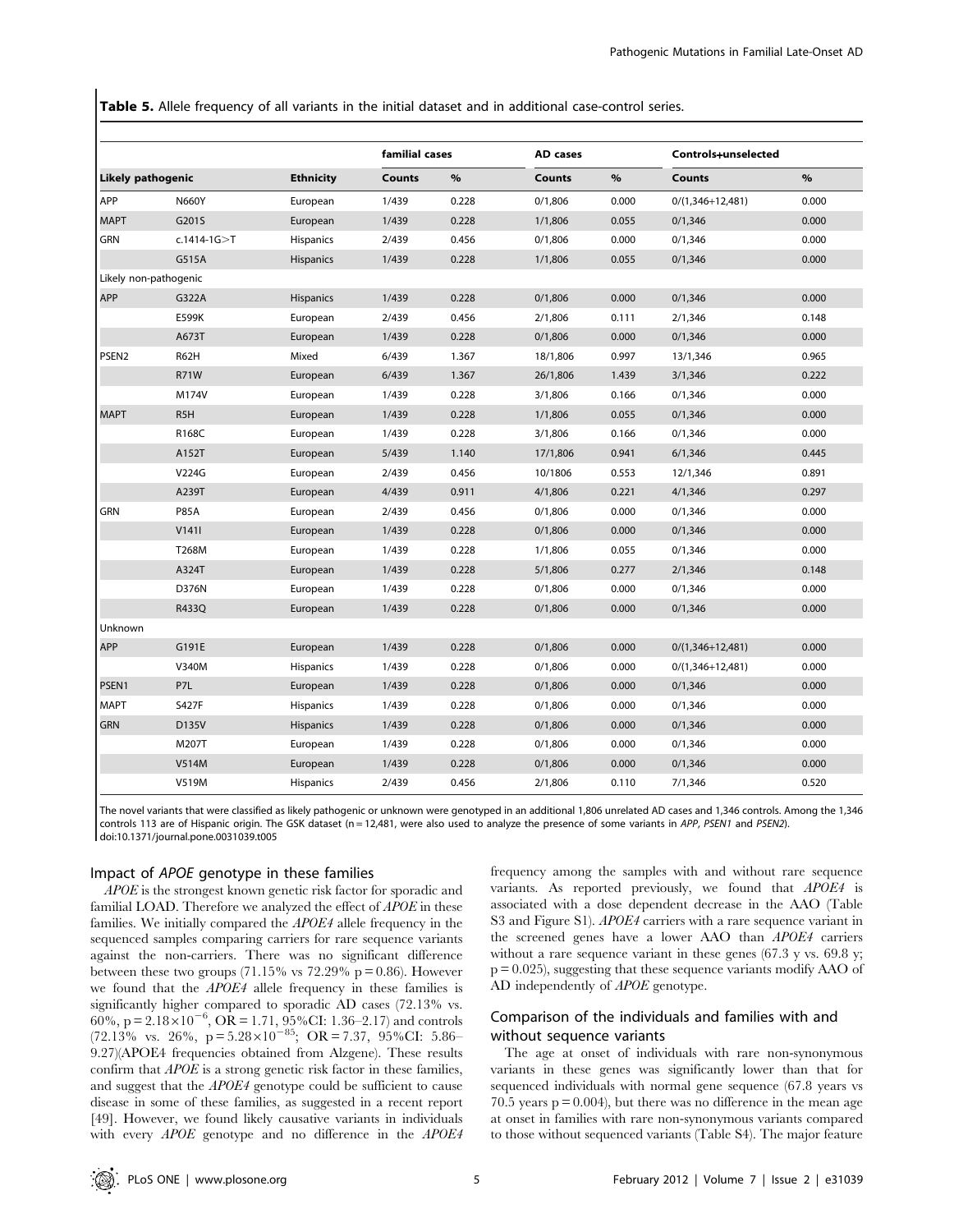

Figure 1. Pedigrees for some of the sequenced families illustrating the presence of phenocopies and low penetrance mutations or the presence of presymptomatic cases. A) Pedigree for a family with the PSEN1 A79V mutation. B) Pedigree for a family with the GRN R493X mutation. AO indicates the subject or family report of age of onset of symptoms. AE = the age of last evaluation. MCI: Mild cognitive impairment or questionable dementia by family report.+symbol indicates that the subject is positive for the indicated mutation. - symbol indicates that the subject is negative for the indicated mutation. A number inside of a diamond indicates the number of subjects with the same status. Fully shaded circles or squares indicate confirmed AD by autopsy. Three/fourths shaded symbol indicates probable AD diagnosed using NINCDS-ADRDA criteria. One/fourth shaded symbol indicates that the family reports this individual has AD. doi:10.1371/journal.pone.0031039.g001

differentiating the families with novel rare variants from those with normal gene sequence was the reported number of affected individuals per family. We found that the families with rare sequence variants had significantly more affected individuals than families without sequence variants (average  $= 6.88$  vs  $5.62$ ; p = 0.0008; Figures S2, S3, S4, Table S4).

#### Discussion

Pathogenic mutations in APP, PSEN1, PSEN2, MAPT and GRN have previously been linked to familial early onset forms of dementia. A recent report looking at common variants in APP, PSEN1, PSEN2 and MAPT in a large case-control sample consisting of 3,940 cases and 13,373 controls, found that common variants in these genes are unlikely to make strong contributions to

susceptibility for LOAD [50]. However, the impact of rare variants in these genes in late onset clinically diagnosed AD remains unclear. This is the first study to systematically screen for rare variants and pathogenic mutations in *APP*, *PSEN1*, *PSEN2*, MAPT and GRN in a large clinical series of well-characterized families densely affected by LOAD.

We found seven families carrying two known causative mutations in PSEN1 (A79V and G206A [1–4]), and three families carrying two clearly causative mutations in GRN (R110X, R493X [19,22,47,51–54]. In some families these causative mutations (PSEN1-A79V, and GRN-R493X, Figure 1) did not completely segregate with disease, illustrating how phenocopies, potential presymptomatic individuals and reduced penetrance may complicate the interpretation of novel sequence variants in familial and sporadic LOAD. While we can identify the phenocopies in families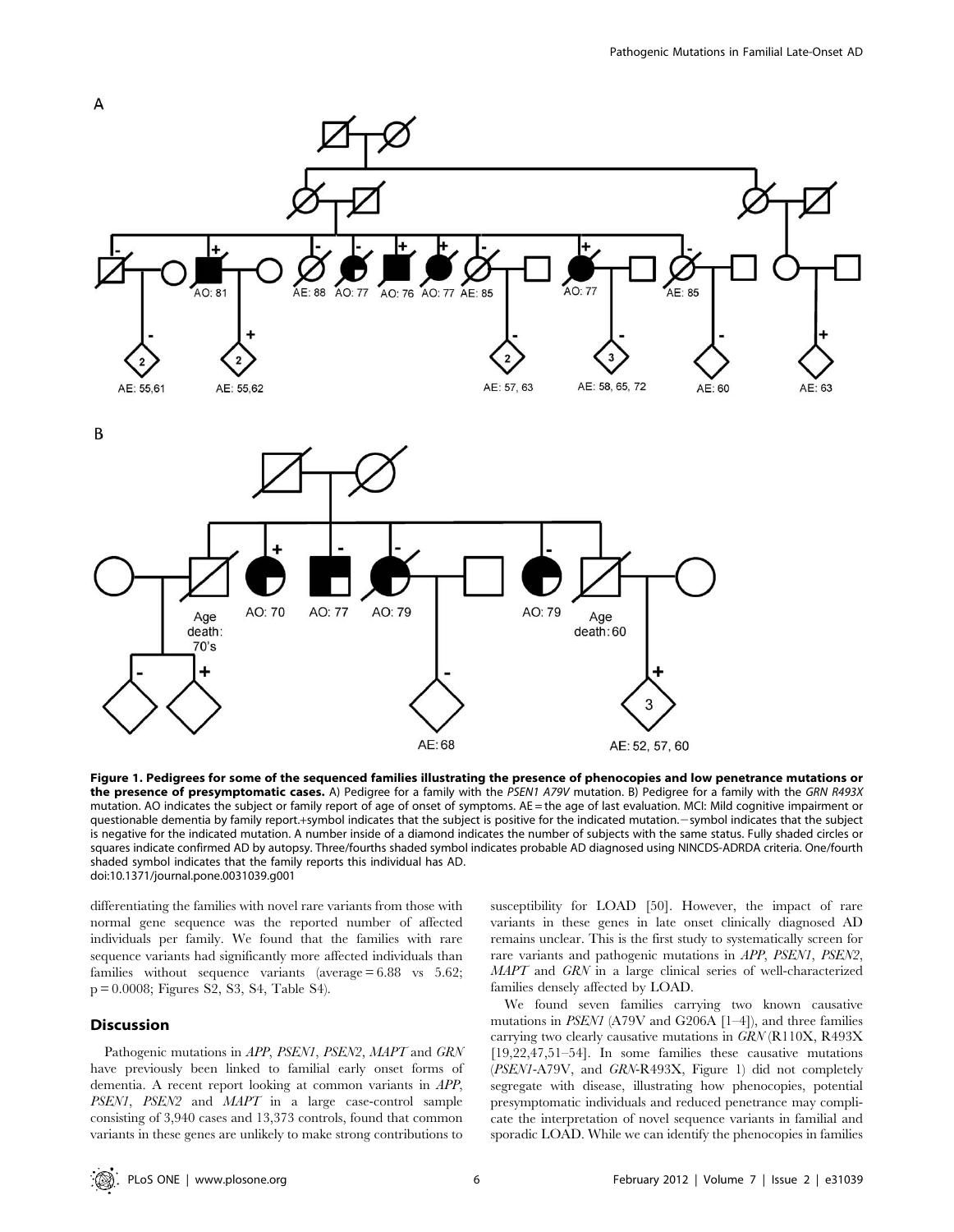with known mutations, as in the case of PSEN1 A79V and GRN R110X (Fig. 1), it is more challenging in families with novel variants, because phenocopies might be interpreted as a failure of the variant to segregate with disease. Putative pathogenic variants in genes that cause late onset rather than early onset dementia could have a less severe effect on protein function due to other genetic or environmental modifiers that are not present when these same variants result in early onset disease. This would lead to the occurrence of reduced penetrance. Indeed, several cases of reduced penetrance have been reported in families with PSEN1 and GRN mutations [51,55–58]. Despite these problems in our segregation data, the absence of these variants in a large nondemented control series and the bioinformatics analyses suggest that the novel variants APP N660Y, GRN c.1414-1G $\geq$ T and MAPT G201S are likely to be causative mutations or highly penetrant rare disease alleles.

In total 14 (3.2%) of the 439 sequenced samples from densely affected families carried a causative or likely-causative mutation. Although this percentage is low, the overall number of LOAD cases carrying mutations in these genes is likely to be higher than the number of early onset cases, because LOAD is much more frequent. Approximately 10–20% of all patients with LOAD have a family history of dementia. Of those, approximately 10% have a history of four or more affected family members. Based on our analysis, we estimate 3.2% of these densely affected families would have a causative mutation. Thus, 0.029–0.057% of all patients with LOAD may carry a pathogenic mutation in these genes, representing a minimum of 1,917–3,833 cases in the United States.

It is likely that we have underestimated the actual number of cases with causative mutations. First, the recurrence risk in family members peaks with an age-at-onset of 85 years in the proband [59,60]. Several families with more than 10 affected individuals have no mutations in the genes studied here. Thus it is very likely that there are novel AD causative genes yet to be discovered. Second, some of the variants with unknown pathogenicity reported in this study, such as, APP G220E and V340M, and MAPT S427F, could be pathogenic, or risk factors. The scarcity of available DNA samples from other family members with LOAD made it difficult to determine whether or not these novel variants segregate with disease. However, we did not find these variants in additional controls and the bioinformatic analyses suggest that these variants may be pathogenic. To confirm this hypothesis more genetic and functional analyses will be necessary. Lastly, some of the variants we found in this study (APP A79V, MAPT G201V and GRN G515A) were also found in sporadic cases, but not in controls. These results indicate that novel mutations remain to be discovered and that mutations in these genes are also present in LOAD cases with no clear family history. Together these results suggest that any individual with a family history of dementia affecting a large number of relatives and with an onset in the mid-60s should be considered for mutation screening not only of the AD genes (APP, PSEN1 and 2), but also MAPT and GRN. Our study also indicates that mutations in these genes can be present in 1 to 3% of the sporadic cases. These cases may be classified as sporadic because the family size is small, because of the lack of medical records for other family members or because the variant has low penetrance.

Another important finding is the observation of clinically diagnosed AD families carrying previously reported and likely novel pathogenic mutations in GRN and MAPT. Mutations in these genes are typically associated with frontotemporal lobar degeneration [18,19], but have been previously reported in clinically diagnosed AD cases [20–28]. Our results show that

mutations in GRN and MAPT in a clinical series of LOAD families are as common as mutations in the AD genes (APP, PSEN1 and 2). Six families (1.37%) with pathogenic or likely pathogenic mutations in GRN and MAPT were found vs. eight families (1.82%) with mutations in APP and PSEN1. None of the individuals with MAPT or GRN mutations had autopsy confirmation of the clinical diagnosis. It is most likely that these individuals have been misdiagnosed and that neuropathological diagnosis for these individuals will be FTD and not AD.

Our study indicates that families carrying mutations in GRN or MAPT can present with disease that is clinically indistinguishable from probable AD even in specialist memory disorder clinics, which is analogous to the observations that "AD mutations" can present with frontotemporal lobar degeneration [61–63]. Identification of families and individuals carrying mutations in genes associated with frontotemporal lobar degeneration will be important for clinical management of these patients, particularly as therapies are developed that target the specific pathophysiologic processes of these disorders.

Some of the rare variants discovered in this study appear to increase the risk for AD or modify the age at onset. We found a very significant association of PSEN2 R62H and R71W with age at onset. It is very likely that some of the variants classified as nonpathogenic also increase risk for AD: When the individuals with variants classified as pathogenic are removed  $(n = 14)$ , and the frequency of rare non-synonymous variants is compared with 1,000 genome project data ( $p = 1.93 \times 10^{-3}$ ; OR = 2.18, 95%CI: 1.31–3.62), the GSK dataset  $(p = 5.99 \times 10^{-3}; \text{ OR } = 1.89, 95\% \text{ CI:}$ 1.19–3.00) or the Exome Variant Server ( $p = 0.010$ ; OR = 1.48;  $95\% \text{CI} = 1.06{\text -}2.06$ , there is still a significant excess of rare variants in these genes in the LOAD cases. In the three datasets (GSK 1,000 genome project, and Exome Variant Server) a large proportion of samples are of non-European origin, therefore some of the variants found in these datasets may represent population specific alleles, decreasing the power of our analyses. If we focus on the specific variants found in this study and compare their frequency in elderly non-demented individuals, we found that these variants may have a big impact on AD risk. The eight variants classified as ''unknown pathogenicity'' have a combined  $OR = 4.38$  (95% $CI = 1.65-11.57$ ), and the variants classified as "non-pathogenic" have a combined  $OR = 1.86$  (95% $CI = 1.30-$ 2.65). The common variants identified in the last GWAS for AD had ORs ranging from 1.26 to 1.11, with a combined OR of 2.23. Therefore an individual carrying a single rare variant in one of these genes has a higher likelihood of developing AD than individuals varying all of the risk alleles for the novel genes found in the recent GWAS studies. This is the first large study looking at the effect of rare variants in candidate genes in AD. Additional large studies are needed to replicate these findings.

This work provides some general guidelines to identify individuals and families that should be prioritized for genetic counseling and mutation screening. Although we did not find clear phenotypic differences between the families carrying missense, splice-site or nonsense variants compared with the families without novel variants, the number of reported affected individuals and the presence of at least one affected individual with an early age at onset were strong indicators of the presence of a pathogenic variant. Given the significant overlap in clinical presentation, individuals with a strong family history of AD should also be screened for mutations in MAPT and GRN, genes typically associated with frontotemporal lobar degeneration, when no autopsy is available. In families with a history of four or more affected individuals and with an onset in the mid-60s, genetic testing may be considered for PSEN1-2, APP, GRN and MAPT.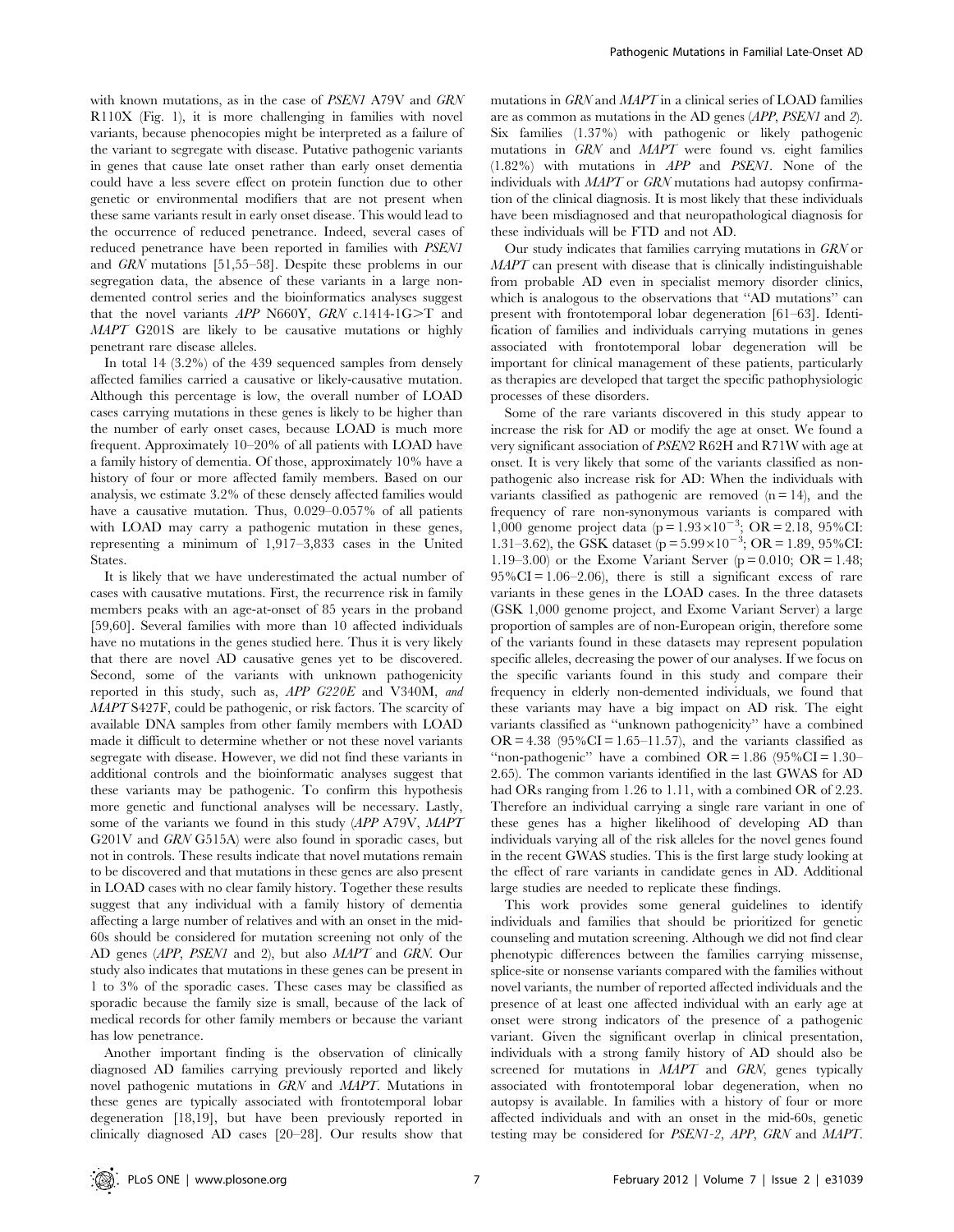Families with multiplex late onset dementia should be referred to genetic counsellors.

Rare coding variants in APP, PSEN1 and PSEN2, increase risk for or cause late onset AD. Dividing AD into late onset and early onset is probably not useful from a mechanistic point of view because mutations in APP, PSEN1 and PSEN2 can be found in early onset and late onset AD. Similarly, APOE4 increases risk for AD in both early and late onset AD. Clearly factors other than the mutation can impact the age at onset and penetrance of at least some variants causing AD. MAPT and GRN mutations can be found in clinical series of AD most likely due to misdiagnosis. Finding a mutation in these genes would change the clinical diagnosis in a demented individual. This will be particularly important when mechanism-based therapies become available because this would change the treatment of these individuals. Lastly, familial aggregation is more important than age at onset in determining the likelihood of an individual carrying a diseasecausing variant.

#### Materials and Methods

#### Patients

The NIA-LOAD Family Study recruited 992 multiplex LOAD families, with at least two living affected individuals, from throughout the United States. A description of these samples has been reported previously [64]. We selected for sequencing all families (439) that met the following criteria: at least 4 family members reported with a history of dementia consistent with LOAD, and either at least two affected family members reporting an age of onset of 65 years or older or an average age of onset in the family of 60 years or older (Table 1). The youngest affected family member with the most definitive diagnosis was selected for sequencing. In some families the age at onset for the sequenced sample was lower than 60 years, but the mean age at onset for the entire family was equal to or greater than 60 years (Table 2). We chose individuals with autopsy confirmed disease (26.9%) over those with probable (71.4%) or possible (1.5%) disease (NINCDS-ADRDA) [65]. Written consent was obtained from all participants, and the study was approved by the local IRB committees.

# DNA sequencing and genotyping

We used the next-generation, pooled-DNA method described by Druley et al. [44], and Vallania et al. [45] to identify sequence variants in APP, PSEN1, PSEN2, MAPT and GRN. A more detailed description of this method is provided in the Supporting Materials and Methods S1 and Table S1. All rare (minor allele frequen- $\text{cv} < 5\%$  missense, nonsense, and splice-site sequence variants identified in the pooled DNA experiment were confirmed and the specific sample carrying the variant was identified by direct genotyping using standard procedures for Sequenom, Taqman or Kaspar. We genotyped the confirmed variants in all available family members to determine whether the sequence variant segregated with disease. Common variants and synonymous variants were not followed up.

# Bioinformatics

PolyPhen2 [48] and Net2Gene [66] were used to evaluate the effect of non-synonymous and splice-site variants on protein function and structure. The AD&FTD mutation database (http:// www.molgen.ua.ac.be/ADMutations/) was used to identify sequence variants found in previous studies of early onset familial dementia and to determine whether or not they were considered to be disease-causative variants. The sequencing data from the 1,000 genome project and the GlaxoSmithKline study (GSK study; see below and supporting Materials and Methods S1 and Table S5) were used to estimate the frequency of novel and rare (minor allele frequency less than 5%) missense, nonsense and splice site variants in samples unselected for studies of AD. For APP, PSEN1 and PSEN2 we had access to sequence data from the GSK study for the exons of these genes including variant counts and allele frequencies for 12,481 individuals from 10 disease collections and 2 population-based studies all unselected for AD. Average age of exam for this sample was 51.7 years. This dataset included 10,967 Caucasians, 594 African-Americans, 566 South Asians, 84 Ashkenazi Jews, 29 Hispanics and 241 individuals of mixed ethnicity (see supporting Materials and Methods S1).

#### Genotyping additional cases and controls

All variants classified as ''likely pathogenic'' or with an ''unknown pathogenicity'', and some ''non-pathogenic'' variants were genotyped in 961 sporadic AD cases, 1,346 unrelated elderly non-demented controls [34,35] and a single case from each of the remaining NIA-LOAD families ( $n = 847$  with  $\lt/ = 3$  affected individuals) [64].

# Supporting Information

Materials and Methods S1 Additional material and methods. (DOC)

Results S1 Additional results. (DOC)

Table S1 Sensitivity and specificity of the next-gen DNA approach.

(DOC)

Table S2 List of all non-pathogenic and unknown pathogenicity rare non-synonymous, splice site and nonsense sequence variants identified. (DOC)

Table S3 Association of APOE with AAO. (DOC)

Table S4 Comparison of the sequenced samples and families with and without variants.

(DOC)

Table S5 Summary of sample characteristics for the GSK study. (DOC)

**Figure S1** The number of *APOE 4* alleles is associated with age at onset. A) Age at onset was analyzed for association with the number of APOE 4 alleles in all the affected family members using the Kaplan-Meier method and tested for significant differences, using a proportional hazards model (proc PHREG, SAS). Family and gender were included in the model to take into account the relatedness between samples. Carriers of APOE 4 alleles have an earlier AAO than non-carriers B) Age at onset was analyzed for association with the number of APOE 4 alleles in the sequenced samples using the Kaplan-Meier method and tested for significant differences, using a proportional hazards model (proc PHREG, SAS). Carriers of APOE 4 alleles have an earlier AAO than noncarriers.

(DOC)

Figure S2 Number of affected individuals in the families with any sequence variant compared to the families with no sequence variants. The families for which the selected sample carried a sequence variant have a higher mean number of affected individuals  $(6.88 \pm 4.5 \pm 4.5)$ , than the families without sequence variants  $(5.62 \pm 2.21 \ (+19))$ . For this analysis we included all of the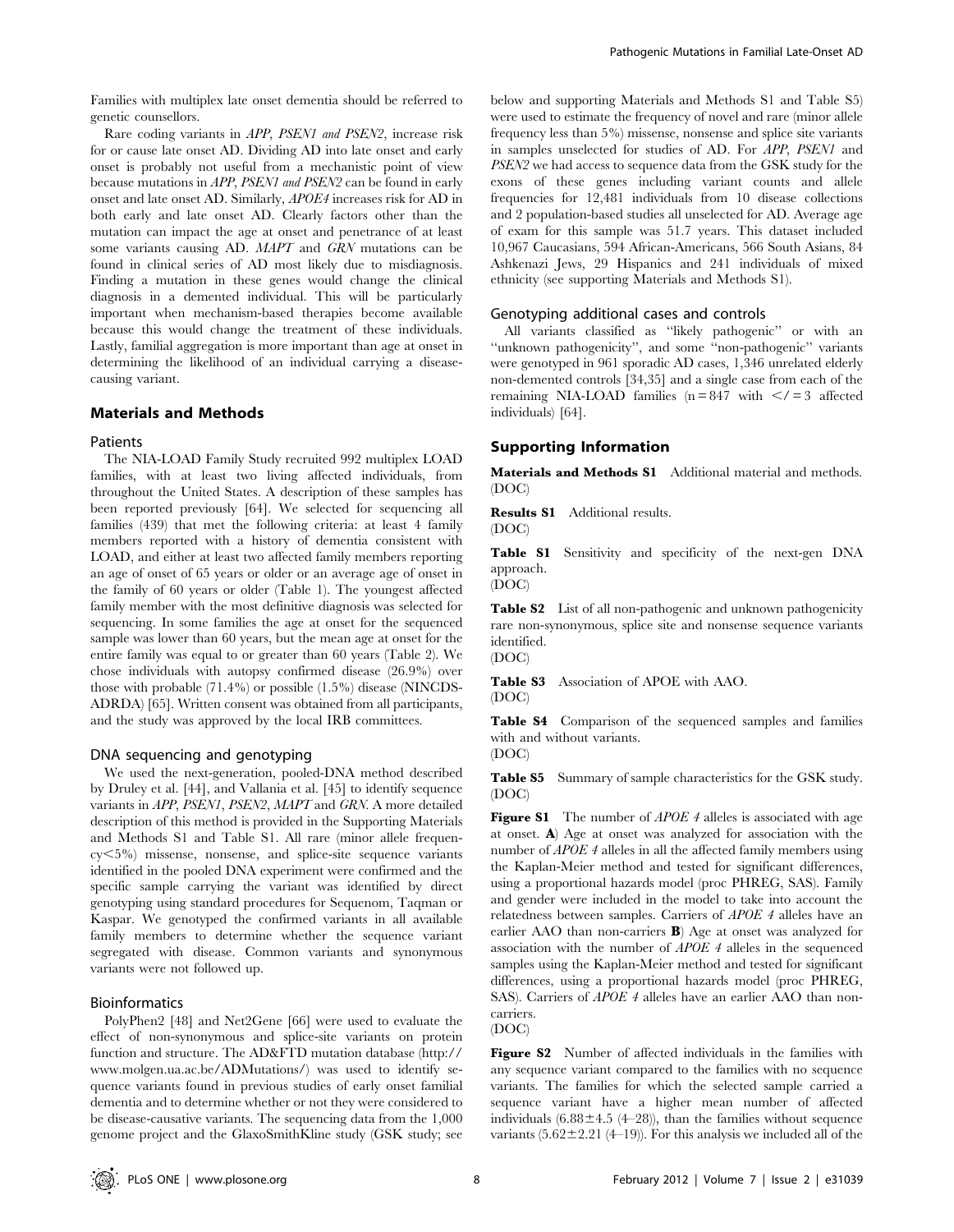sequence variants identified in this study, even if they were considered non-pathogenic. (DOC)

Figure S3 The number of affected individuals and the age at onset of the sequenced individual, but not gender or APOE genotype are associated with the presence of non-synonymous, nonsense or splice-site variants in the APP, PSEN1, PSEN2, MAPT or GRN genes. We used a logistic regression model to analyze the association of the number of affected individuals, the age at onset of the sequenced individual, gender and APOE genotype with the presence of sequence variants. The Odds Ratio (OR) and the 95% confidence interval were calculated. The risk of having a sequence variant in these genes increase by 1.33 (95%: 1.105–1.69) for every two affected individuals in the family. The risk of having a sequence variant in these genes decreased by 0.807 (95%: 0.67– 0.96) for every five years increase in age at onset. (DOC)

Figure S4 ROC curve for the logistic regression model including the number of affected individuals in a family and age at onset for the presence or absence of sequence variations in the APP, PSEN1, PSEN2, MAPT or GRN genes. We used a logistic regression model to generate a ROC curve including the variables that could predict the presence of a sequence variant in this series. A stepwise regression analyses was used to include the most significant variables among: APOE genotype, gender, age at onset and the number of affected individuals in each family. The logistic regression identified age at onset  $(p = 0.0008;$  Area under the Curve  $= 0.6022$ ) in the first step and number of affected individuals  $(p = 0.0001;$  Area under the Curve = 0.5779) in the second step. No other variable entered in the model. (DOC)

Acknowledgments

We thank contributors, including the Alzheimer's Disease Centers who collected samples used in this study, as well as patients and their families, whose help and participation made this work possible.

#### References

- 1. Cruts M, van Duijn CM, Backhovens H, Van den Broeck M, Wehnert A, et al. (1998) Estimation of the genetic contribution of presenilin-1 and -2 mutations in a population-based study of presenile Alzheimer disease. Hum Mol Genet 7:  $43 - 51$ .
- 2. Rogaeva EA, Fafel KC, Song YQ, Medeiros H, Sato C, et al. (2001) Screening for PS1 mutations in a referral-based series of AD cases: 21 novel mutations. Neurology 57: 621–625.
- 3. Brickell KL, Leverenz JB, Steinbart EJ, Rumbaugh M, Schellenberg GD, et al. (2007) Clinicopathological concordance and discordance in three monozygotic twin pairs with familial Alzheimer's disease. J Neurol Neurosurg Psychiatry 78: 1050–1055.
- 4. Athan ES, Williamson J, Ciappa A, Santana V, Romas SN, et al. (2001) A founder mutation in presenilin 1 causing early-onset Alzheimer disease in unrelated Caribbean Hispanic families. Jama 286: 2257–2263.
- 5. Goate A, Chartier-Harlin MC, Mullan M, Brown J, Crawford F, et al. (1991) Segregation of a missense mutation in the amyloid precursor protein gene with familial Alzheimer's disease. Nature 349: 704–706.
- 6. Kauwe JS, Jacquart S, Chakraverty S, Wang J, Mayo K, et al. (2007) Extreme cerebrospinal fluid amyloid beta levels identify family with late-onset Alzheimer's disease presenilin 1 mutation. Ann Neurol 61: 446–453.
- 7. Devi G, Fotiou A, Jyrinji D, Tycko B, DeArmand S, et al. (2000) Novel presenilin 1 mutations associated with early onset of dementia in a family with both early-onset and late-onset Alzheimer disease. Archives of Neurology 57: 1454–1457.
- 8. Larner AJ, Ray PS, Doran M (2007) The R269H mutation in presenilin-1 presenting as late-onset autosomal dominant Alzheimer's disease. J Neurol Sci 252: 173–176.
- 9. Jayadev S, Leverenz JB, Steinbart E, Stahl J, Klunk W, et al. (2010) Alzheimer's disease phenotypes and genotypes associated with mutations in presenilin 2. Brain: a journal of neurology 133: 1143–1154.

The following investigators and Alzheimer's Disease Centers participated in the Study: Boston University Robert Green, Neil Kowall, Lindsay Farrer; Columbia University Jennifer Williamson, Vincent Santana; Duke University Donald Schmechel, Perry Gaskell, Kathleen Welsh-Bohmer, Margaret Pericak-Vance; Indiana University, Bernardino Ghetti, Martin R. Farlow, Kelly Horner; Massachusetts General Hospital John H. Growdon, Deborah Blacker, Rudolph E. Tanzi, Bradley T. Hyman; Mayo Clinic- Rochester Bradley Boeve, Karen Kuntz, Lindsay Norgaard, Nathan Larson; Mayo Clinic-Jacksonville Dana Kistler, Fracine Parfitt, Jenny Haddwow; Mount Sinai School of Medicine Jeremy Silverman, Michal Schnaider Beeri, Mary Sano, Joy Wang, Rachel Lally; Northwestern University Nancy Johnson, Marcel Mesulum, Sandra Weintraub, Eileen Bigio; Oregon Health and Science University Jeffery Kaye, Patricia Kramer, Jessica Payne-Murphy; Rush University David Bennett, Holli Jacobs, Jeen-Soo Chang, Danielle Arends; University of Alabama at Birmingham Lindy Harrell; University of California, Los Angeles George Bartzokis, Jeffery Cummings, Po H Lu, Usha Toland; University of Kentucky William Markesbery, Charles Smith, Alise Brickhouse; University of Pennsylvania John Trojanowski, Vivianna Van Deerlin, Elisabeth McCarty Wood; University of Pittsburgh Steven DeKosky, Robert Sweet, Elise Weamer; University of Southern California I Helena Chui, Arousiak Varpetian; University of Texas Southwestern Ramon Diaz-Arrastia, Roger Rosenberg, Barbara Davis; University of Washington Thomas Bird, Malia Rumbaugh, Gerard D. Schellenberg, Murray Raskind; Washington University at St Louis Alison Goate, John Morris, Joanne Norton, Denise Levitch, Betsy Grant, Mary Coats.'' and R37AG15473 (RM). Samples from the National Cell Repository for Alzheimer's Disease (NCRAD), which receives government support under a cooperative agreement grant (U24 AG21886) awarded by the National Institute on Aging (NIA), were used in this study.

## Author Contributions

Conceived and designed the experiments: CC R. Mayeux AG. Performed the experiments: CC SC KM. Analyzed the data: CC SC KM FV Robi Mitra. Contributed reagents/materials/analysis tools: KF JW TB RD TF BB NG PST ML ME R. Mayeux. Wrote the paper: CC AG.

- 10. Tomaino C, Bernardi L, Anfossi M, Costanzo A, Ferrise F, et al. (2007) Presenilin 2 Ser130Leu mutation in a case of late-onset ''sporadic'' Alzheimer's disease. Journal of Neurology 254: 391–393.
- 11. Arango D, Cruts M, Torres O, Backhovens H, Serrano ML, et al. (2001) Systematic genetic study of Alzheimer disease in Latin America: mutation frequencies of the amyloid beta precursor protein and presenilin genes in Colombia. American journal of medical genetics 103: 138–143.
- 12. Scacchi R, Gambina G, Moretto G, Corbo RM (2007) A mutation screening by DHPLC of PSEN1 and APP genes reveals no significant variation associated with the sporadic late-onset form of Alzheimer's disease. Neuroscience letters 418: 282–285.
- 13. Taddei K, Fisher C, Laws SM, Martins G, Paton A, et al. (2002) Association between presenilin-1 Glu318Gly mutation and familial Alzheimer's disease in the Australian population. Molecular Psychiatry 7: 776–781.
- 14. de Silva R, Weiler M, Morris HR, Martin ER, Wood NW, et al. (2001) Strong association of a novel Tau promoter haplotype in progressive supranuclear palsy. Neurosci Lett 311: 145–148.
- 15. Houlden H, Crawford F, Rossor M, Mullan M (1993) Screening for the APP codon 670/671 mutations in Alzheimer's disease. Neuroscience letters 154: 161–162.
- 16. Tanzi RE, Vaula G, Romano DM, Mortilla M, Huang TL, et al. (1992) Assessment of amyloid beta-protein precursor gene mutations in a large set of familial and sporadic Alzheimer disease cases. American journal of human genetics 51: 273–282.
- 17. Kamino K, Orr HT, Payami H, Wijsman EM, Alonso ME, et al. (1992) Linkage and mutational analysis of familial Alzheimer disease kindreds for the APP gene region. American journal of human genetics 51: 998–1014.
- 18. Van Deerlin VM, Wood EM, Moore P, Yuan W, Forman MS, et al. (2007) Clinical, genetic, and pathologic characteristics of patients with frontotemporal dementia and progranulin mutations. Arch Neurol 64: 1148–1153.